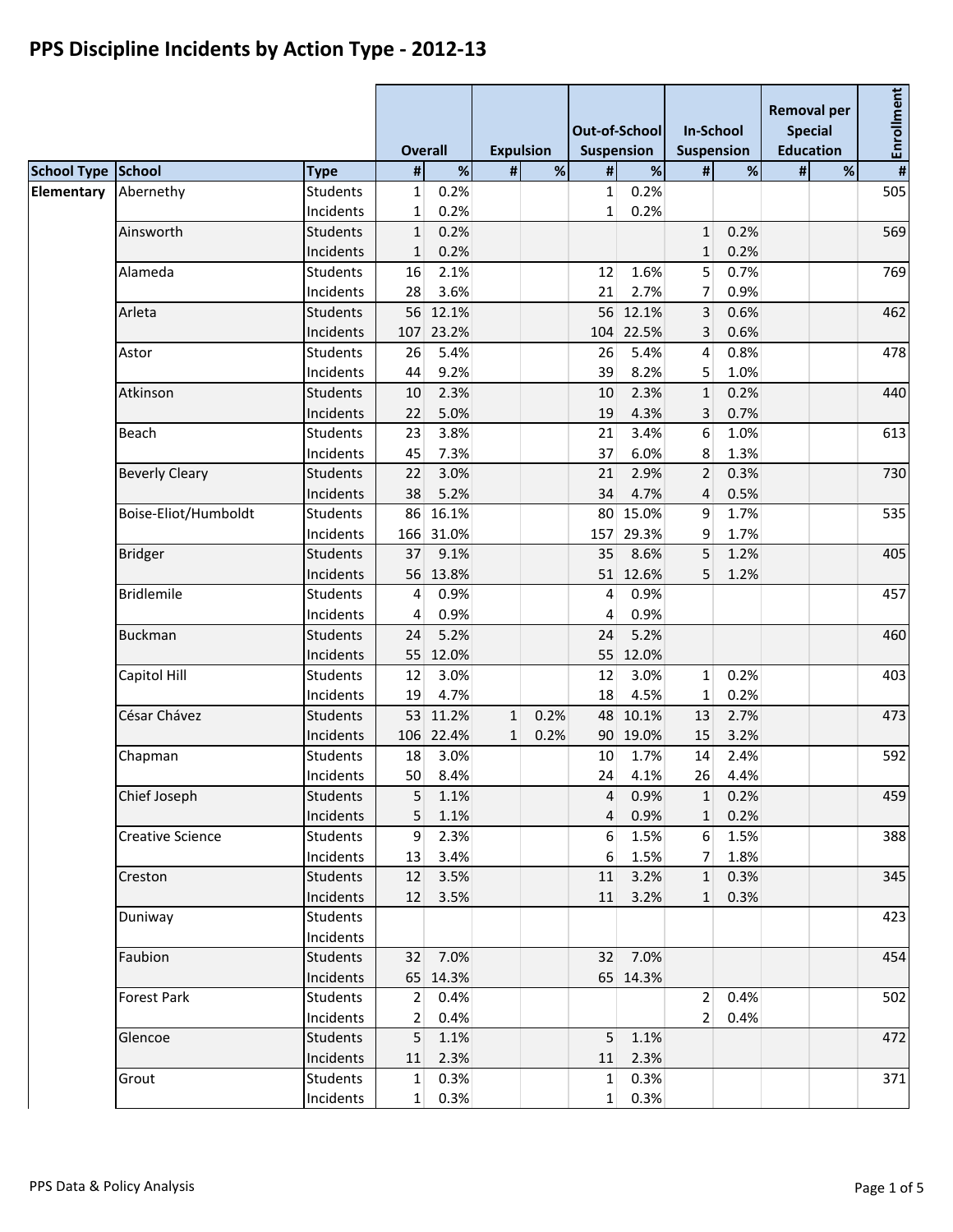|                           |                      |                              |                 | <b>Overall</b>    |              | <b>Expulsion</b> |                | Out-of-School<br>Suspension |                      | <b>In-School</b><br><b>Suspension</b> | <b>Removal per</b><br><b>Special</b><br><b>Education</b> |      | #Enrollment |  |
|---------------------------|----------------------|------------------------------|-----------------|-------------------|--------------|------------------|----------------|-----------------------------|----------------------|---------------------------------------|----------------------------------------------------------|------|-------------|--|
| <b>School Type School</b> |                      | <b>Type</b>                  | #               | $\%$              | #            | $\%$             | $\pmb{\sharp}$ | $\%$                        | #                    | $\%$                                  | #                                                        | $\%$ |             |  |
| Elementary                | <b>Harrison Park</b> | <b>Students</b>              |                 | 106 14.0%         | $\mathbf{1}$ | 0.1%             |                | 86 11.4%                    | 55                   | 7.3%                                  |                                                          |      | 757         |  |
|                           |                      | Incidents                    |                 | 321 42.4%         | $\mathbf{1}$ | 0.1%             | 237            | 31.3%                       |                      | 83 11.0%                              |                                                          |      |             |  |
|                           | Hayhurst             | <b>Students</b>              | $\vert 4 \vert$ | 1.0%              |              |                  | 4              | 1.0%                        |                      |                                       |                                                          |      | 412         |  |
|                           |                      | Incidents                    | $\overline{4}$  | 1.0%              |              |                  | 4              | 1.0%                        |                      |                                       |                                                          |      |             |  |
|                           | Irvington            | <b>Students</b>              | $\overline{7}$  | 1.5%              |              |                  | 7              | 1.5%                        |                      |                                       |                                                          |      | 460         |  |
|                           |                      | Incidents<br><b>Students</b> | 12<br>26        | 2.6%<br>5.9%      |              |                  | 12             | 2.6%<br>5.9%                |                      |                                       |                                                          |      | 439         |  |
|                           | James John           | Incidents                    | 70              | 15.9%             |              |                  | 26<br>60       | 13.7%                       | $\overline{7}$<br>10 | 1.6%<br>2.3%                          |                                                          |      |             |  |
|                           | Kelly                | <b>Students</b>              | 35              | 5.6%              |              |                  | 35             | 5.6%                        |                      |                                       |                                                          |      | 626         |  |
|                           |                      | Incidents                    | 44              | 7.0%              |              |                  | 44             | 7.0%                        |                      |                                       |                                                          |      |             |  |
|                           | King                 | <b>Students</b>              |                 | 35 11.2%          |              |                  | 33             | 10.6%                       | 7                    | 2.2%                                  |                                                          |      | 312         |  |
|                           |                      | Incidents                    |                 | 57 18.3%          |              |                  | 50             | 16.0%                       | 7                    | 2.2%                                  |                                                          |      |             |  |
|                           | Laurelhurst          | <b>Students</b>              | 2               | 0.3%              |              |                  | $\mathbf{1}$   | 0.2%                        | $\mathbf{1}$         | 0.2%                                  |                                                          |      | 665         |  |
|                           |                      | Incidents                    | $\overline{2}$  | 0.3%              |              |                  | $\mathbf{1}$   | 0.2%                        | $\mathbf{1}$         | 0.2%                                  |                                                          |      |             |  |
|                           | Lee                  | <b>Students</b>              |                 | 61 12.3%          |              |                  | 43             | 8.7%                        | 32                   | 6.4%                                  |                                                          |      | 497         |  |
|                           |                      | Incidents                    |                 | 128 25.8%         |              |                  | 72             | 14.5%                       | 56                   | 11.3%                                 |                                                          |      |             |  |
|                           | Lent                 | <b>Students</b>              |                 | 59 10.3%          | $\mathbf{1}$ | 0.2%             | 51             | 8.9%                        | 21                   | 3.7%                                  |                                                          |      | 573         |  |
|                           |                      | Incidents                    | 119             | 20.8%             | $\mathbf{1}$ | 0.2%             | 93             | 16.2%                       | 25                   | 4.4%                                  |                                                          |      |             |  |
|                           | Lewis                | <b>Students</b>              | 17              | 4.3%              |              |                  | 10             | 2.5%                        | 9                    | 2.3%                                  |                                                          |      | 400         |  |
|                           |                      | Incidents                    | 20              | 5.0%              |              |                  | 11             | 2.8%                        | 9                    | 2.3%                                  |                                                          |      |             |  |
|                           | Llewellyn            | <b>Students</b>              | 14              | 2.4%              |              |                  | 14             | 2.4%                        |                      |                                       |                                                          |      | 583         |  |
|                           |                      | Incidents                    | 22              | 3.8%              |              |                  | 22             | 3.8%                        |                      |                                       |                                                          |      |             |  |
|                           | Maplewood            | <b>Students</b>              | 8 <sup>°</sup>  | 2.4%              |              |                  | 3              | 0.9%                        | 5                    | 1.5%                                  |                                                          |      | 327         |  |
|                           |                      | Incidents                    | 9               | 2.8%              |              |                  | 4              | 1.2%                        | 5                    | 1.5%                                  |                                                          |      |             |  |
|                           | Markham              | <b>Students</b>              | 12              | 3.1%              |              |                  | 11             | 2.9%                        | $\mathbf{1}$         | 0.3%                                  |                                                          |      | 383         |  |
|                           |                      | Incidents                    | 26              | 6.8%              |              |                  | 25             | 6.5%                        | $\mathbf{1}$         | 0.3%                                  |                                                          |      |             |  |
|                           | Marysville           | <b>Students</b>              | 34              | 9.7%              | $1\vert$     | 0.3%             | 26             | 7.4%                        | 11                   | 3.1%                                  |                                                          |      | 352         |  |
|                           |                      | Incidents                    |                 | 56 15.9%          | $\mathbf{1}$ | 0.3%             | 43             | 12.2%                       | 12                   | 3.4%                                  |                                                          |      | 243         |  |
|                           | <b>Ockley Green</b>  | <b>Students</b><br>Incidents |                 | 56 23.0%          |              |                  |                | 56 23.0%                    | 3<br>3               | 1.2%                                  |                                                          |      |             |  |
|                           | Peninsula            | Students                     | 29 <sup>2</sup> | 148 60.9%<br>7.9% |              |                  | 27             | 145 59.7%<br>7.3%           | 10 <sup>1</sup>      | 1.2%<br>2.7%                          |                                                          |      | 368         |  |
|                           |                      | Incidents                    |                 | 61 16.6%          |              |                  |                | 45 12.2%                    | 16                   | 4.3%                                  |                                                          |      |             |  |
|                           | Richmond             | <b>Students</b>              | 5 <sup>1</sup>  | 0.8%              |              |                  | $\overline{5}$ | 0.8%                        |                      |                                       |                                                          |      | 662         |  |
|                           |                      | Incidents                    | 7 <sup>1</sup>  | 1.1%              |              |                  | $\overline{7}$ | 1.1%                        |                      |                                       |                                                          |      |             |  |
|                           | Rieke                | <b>Students</b>              |                 |                   |              |                  |                |                             |                      |                                       |                                                          |      | 388         |  |
|                           |                      | Incidents                    |                 |                   |              |                  |                |                             |                      |                                       |                                                          |      |             |  |
|                           | Rigler               | Students                     |                 | 33 7.3%           |              |                  | 33             | 7.3%                        |                      |                                       |                                                          |      | 449         |  |
|                           |                      | Incidents                    |                 | 75 16.7%          |              |                  |                | 75 16.7%                    |                      |                                       |                                                          |      |             |  |
|                           | Rosa Parks           | <b>Students</b>              | 5 <sup>1</sup>  | 1.2%              |              |                  | 5              | 1.2%                        |                      |                                       |                                                          |      | 405         |  |
|                           |                      | Incidents                    | 5 <sup>1</sup>  | 1.2%              |              |                  | 5              | 1.2%                        |                      |                                       |                                                          |      |             |  |
|                           | Roseway Heights      | <b>Students</b>              | 32              | 5.2%              |              |                  | 25             | 4.1%                        | 15                   | 2.4%                                  |                                                          |      | 616         |  |
|                           |                      | Incidents                    | 56              | 9.1%              |              |                  | 39             | 6.3%                        | 17                   | 2.8%                                  |                                                          |      |             |  |
|                           | Sabin                | Students                     | 40              | 9.5%              |              |                  | 13             | 3.1%                        | 32 <sup>2</sup>      | 7.6%                                  |                                                          |      | 420         |  |
|                           |                      | Incidents                    |                 | 88 21.0%          |              |                  | 32             | 7.6%                        |                      | 56 13.3%                              |                                                          |      |             |  |
|                           | Scott                | <b>Students</b>              | 12              | 2.4%              |              |                  | 9              | 1.8%                        | $\overline{4}$       | 0.8%                                  |                                                          |      | 504         |  |
|                           |                      | Incidents                    | 19              | 3.8%              |              |                  | 15             | 3.0%                        | $\vert 4 \vert$      | 0.8%                                  |                                                          |      |             |  |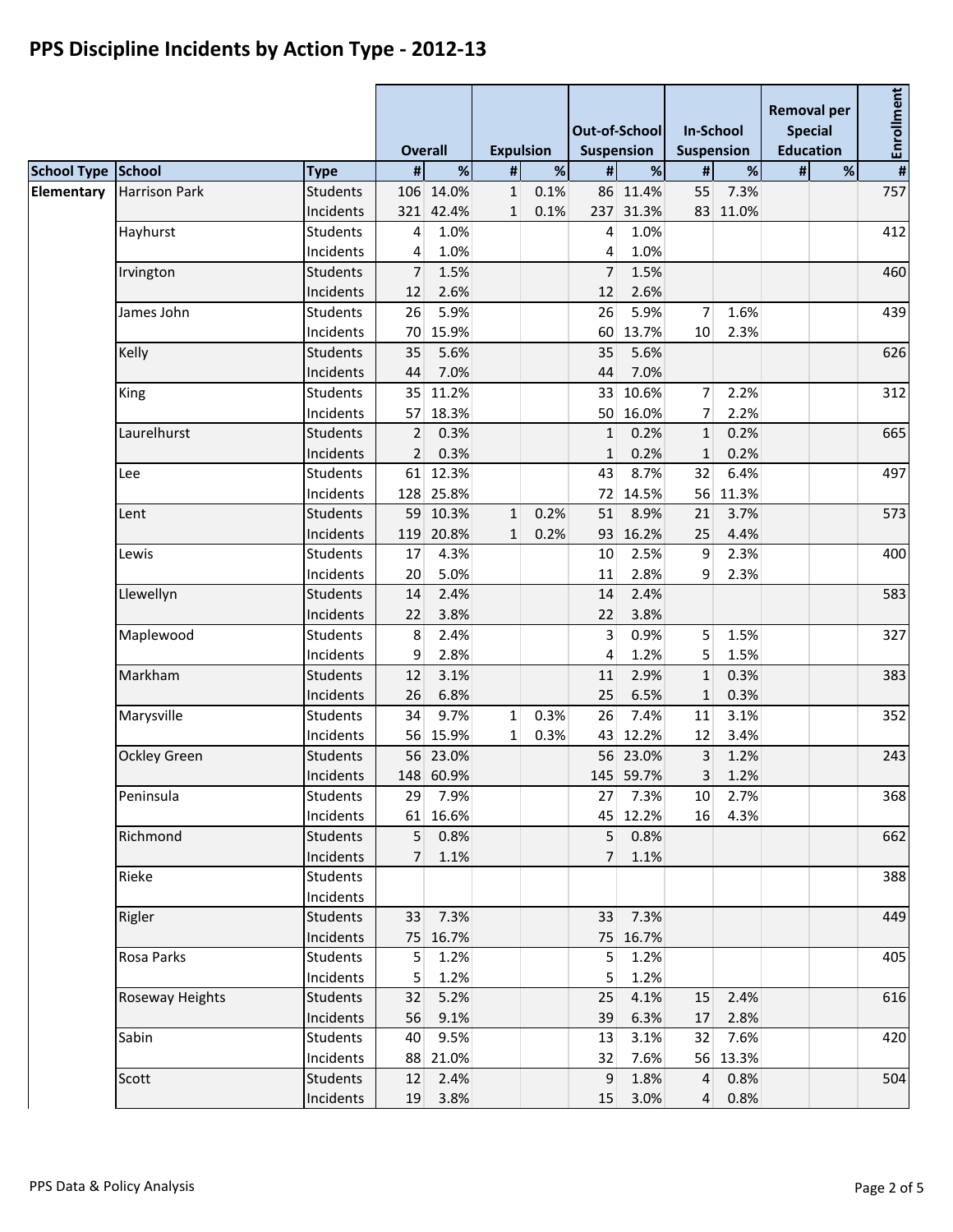|                    |                         |                  | <b>Overall</b> |           | <b>Expulsion</b> |             | Out-of-School<br>Suspension |           | <b>In-School</b><br><b>Suspension</b> |          | <b>Removal per</b><br><b>Special</b><br><b>Education</b> |   | Enrollment |  |
|--------------------|-------------------------|------------------|----------------|-----------|------------------|-------------|-----------------------------|-----------|---------------------------------------|----------|----------------------------------------------------------|---|------------|--|
| <b>School Type</b> | School                  | <b>Type</b>      | $\sharp$       | $\%$      | $\sharp$         | $\%$        | $\pmb{\sharp}$              | $\%$      | $\pmb{\sharp}$                        | $\%$     | #                                                        | % | #          |  |
| Elementary         | Sitton                  | <b>Students</b>  | 18             | 5.1%      |                  |             | 13                          | 3.7%      | 11                                    | 3.1%     |                                                          |   | 356        |  |
|                    |                         | Incidents        | 37             | 10.4%     |                  |             | 25                          | 7.0%      | 12                                    | 3.4%     |                                                          |   |            |  |
|                    | Skyline                 | <b>Students</b>  | 7              | 2.6%      |                  |             | $\overline{7}$              | 2.6%      |                                       |          |                                                          |   | 273        |  |
|                    |                         | Incidents        | 8              | 2.9%      |                  |             | 8                           | 2.9%      |                                       |          |                                                          |   |            |  |
|                    | Stephenson              | Students         | 4              | 1.2%      |                  |             | 4                           | 1.2%      | $\overline{3}$                        | 0.9%     |                                                          |   | 329        |  |
|                    |                         | Incidents        | 16             | 4.9%      |                  |             | 10                          | 3.0%      | 6                                     | 1.8%     |                                                          |   |            |  |
|                    | Sunnyside Environmental | <b>Students</b>  | $\overline{4}$ | 0.7%      |                  |             | $\overline{4}$              | 0.7%      | $\mathbf{1}$                          | 0.2%     |                                                          |   | 605        |  |
|                    |                         | Incidents        | 10             | 1.7%      |                  |             | 9                           | 1.5%      | $\mathbf{1}$                          | 0.2%     |                                                          |   |            |  |
|                    | Vernon                  | <b>Students</b>  | 43             | 9.8%      |                  |             | 34                          | 7.7%      | 25                                    | 5.7%     |                                                          |   | 440        |  |
|                    |                         | Incidents        | 117            | 26.6%     |                  |             | 83                          | 18.9%     | 34                                    | 7.7%     |                                                          |   |            |  |
|                    | Vestal                  | <b>Students</b>  | 26             | 6.6%      |                  |             | 15                          | 3.8%      | 17                                    | 4.3%     |                                                          |   | 395        |  |
|                    |                         | Incidents        | 47             | 11.9%     |                  |             | 27                          | 6.8%      | 20                                    | 5.1%     |                                                          |   |            |  |
|                    | Whitman                 | <b>Students</b>  | 12             | 3.4%      |                  |             | 6                           | 1.7%      | 7                                     | 2.0%     |                                                          |   | 351        |  |
|                    |                         | Incidents        | 15             | 4.3%      |                  |             | 7                           | 2.0%      | 8                                     | 2.3%     |                                                          |   |            |  |
|                    | Winterhaven             | <b>Students</b>  | 3              | 0.9%      |                  |             |                             |           | $\overline{3}$                        | 0.9%     |                                                          |   | 352        |  |
|                    |                         | Incidents        | 3              | 0.9%      |                  |             |                             |           | 3                                     | 0.9%     |                                                          |   |            |  |
|                    | Woodlawn                | <b>Students</b>  |                | 58 13.2%  |                  |             |                             | 56 12.8%  | 5                                     | 1.1%     |                                                          |   | 439        |  |
|                    |                         | Incidents        | 119            | 27.1%     |                  |             | 113                         | 25.7%     | 6                                     | 1.4%     |                                                          |   |            |  |
|                    | Woodmere                | <b>Students</b>  | 19             | 5.0%      |                  |             | 17                          | 4.4%      | 4                                     | 1.0%     |                                                          |   | 383        |  |
|                    |                         | Incidents        | 34             | 8.9%      |                  |             | 29                          | 7.6%      | 5                                     | 1.3%     |                                                          |   |            |  |
|                    | Woodstock               | <b>Students</b>  | 14             | 2.8%      |                  |             | 9                           | 1.8%      | $\overline{7}$                        | 1.4%     |                                                          |   | 508        |  |
|                    |                         | Incidents        | 21             | 4.1%      |                  |             | 10                          | 2.0%      | 11                                    | 2.2%     |                                                          |   |            |  |
|                    | <b>Total</b>            | <b>Students</b>  | 1,277          | 4.8%      | $\overline{4}$   | 0.0%        | 1,093                       | 4.1%      | 370                                   | 1.4%     |                                                          |   | 26,577     |  |
|                    |                         | <b>Incidents</b> | 2,627          | 9.9%      | 4                | 0.0%        | 2,114                       | 8.0%      | 509                                   | 1.9%     |                                                          |   |            |  |
| <b>Middle</b>      | Beaumont                | <b>Students</b>  | 57             | 9.8%      |                  |             | 36                          | 6.2%      | 34                                    | 5.8%     |                                                          |   | 583        |  |
|                    |                         | Incidents        | 100            | 17.2%     |                  |             | 61                          | 10.5%     | 39                                    | 6.7%     |                                                          |   |            |  |
|                    | da Vinci                | <b>Students</b>  | 22             | 4.7%      |                  |             | 22                          | 4.7%      | $\mathbf{1}$                          | 0.2%     |                                                          |   | 470        |  |
|                    |                         | Incidents        | 32             | 6.8%      |                  |             | 31                          | 6.6%      | $\mathbf{1}$                          | 0.2%     |                                                          |   |            |  |
|                    | George                  | <b>Students</b>  |                | 106 27.5% |                  |             | 99                          | 25.7%     | 33                                    | 8.6%     |                                                          |   | 385        |  |
|                    |                         | Incidents        |                | 250 64.9% |                  |             |                             | 196 50.9% |                                       | 54 14.0% |                                                          |   |            |  |
|                    | Gray                    | <b>Students</b>  | 19             | 4.5%      | $\mathbf{1}$     | 0.2%        | 18                          | 4.3%      |                                       |          |                                                          |   | 422        |  |
|                    |                         | Incidents        | 26             | 6.2%      | $1\overline{ }$  | 0.2%        | 25                          | 5.9%      |                                       |          |                                                          |   |            |  |
|                    | Hosford                 | <b>Students</b>  | 43             | 8.0%      |                  |             | 42                          | 7.8%      | 14                                    | 2.6%     |                                                          |   | 538        |  |
|                    |                         | Incidents        | 99             | 18.4%     |                  |             |                             | 82 15.2%  | 17                                    | 3.2%     |                                                          |   |            |  |
|                    | Jackson                 | <b>Students</b>  | 29             | 5.5%      |                  |             | 11                          | 2.1%      | 21                                    | 3.9%     |                                                          |   | 532        |  |
|                    |                         | Incidents        | 41             | 7.7%      |                  |             | 13                          | 2.4%      | 28                                    | 5.3%     |                                                          |   |            |  |
|                    | Lane                    | Students         |                | 70 14.4%  | $\mathbf{1}$     | 0.2%        |                             | 70 14.4%  |                                       |          |                                                          |   | 486        |  |
|                    |                         | Incidents        | 129            | 26.5%     | $1\vert$         | 0.2%        |                             | 128 26.3% |                                       |          |                                                          |   |            |  |
|                    | Mt Tabor                | <b>Students</b>  | 24             | 4.0%      |                  |             | 21                          | 3.5%      | $\overline{4}$                        | 0.7%     |                                                          |   | 606        |  |
|                    |                         | Incidents        | 27             | 4.5%      |                  |             | 21                          | 3.5%      | 6                                     | 1.0%     |                                                          |   |            |  |
|                    | Sellwood                | <b>Students</b>  | 17             | 3.7%      |                  |             | 17                          | 3.7%      |                                       |          |                                                          |   | 455        |  |
|                    |                         | Incidents        | 27             | 5.9%      |                  |             | 27                          | 5.9%      |                                       |          |                                                          |   |            |  |
|                    | West Sylvan             | <b>Students</b>  | 16             | 1.8%      |                  |             | $\overline{7}$              | 0.8%      | 13                                    | 1.5%     |                                                          |   | 888        |  |
|                    |                         | Incidents        | 26             | 2.9%      |                  |             | 13                          | 1.5%      | 13                                    | 1.5%     |                                                          |   |            |  |
|                    | <b>Total</b>            | <b>Students</b>  | 399            | 7.4%      |                  | 2 0.0%      | 339                         | 6.3%      | 120                                   | 2.2%     |                                                          |   | 5,365      |  |
|                    |                         | <b>Incidents</b> |                | 757 14.1% |                  | $2 \ 0.0\%$ |                             | 597 11.1% | 158                                   | 2.9%     |                                                          |   |            |  |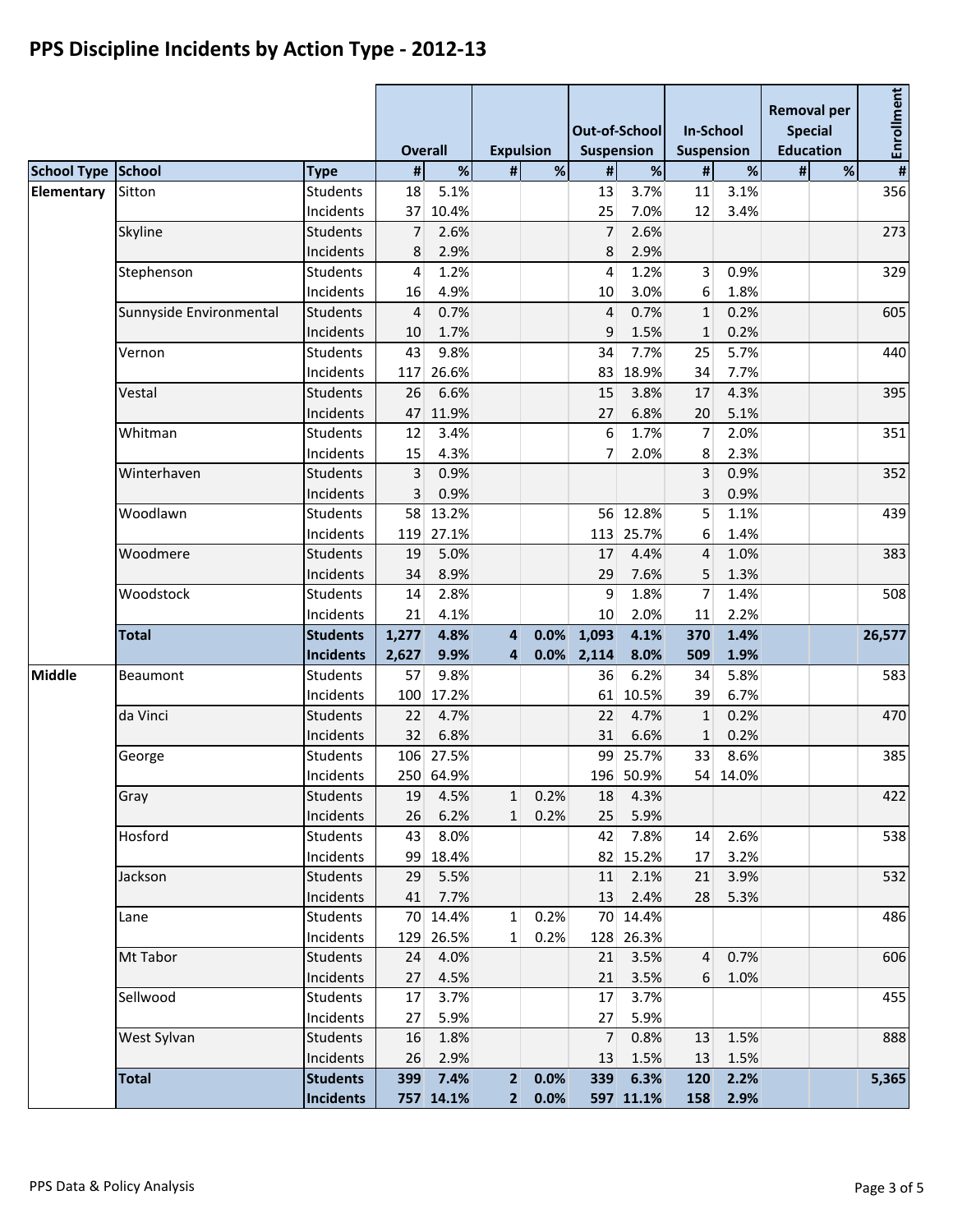|                    |                         |                              | <b>Overall</b>  |                      | <b>Expulsion</b> |              | Out-of-School<br><b>Suspension</b> |                      | <b>In-School</b><br><b>Suspension</b> |               | <b>Removal per</b><br><b>Special</b><br><b>Education</b> |   | #Enrollment |  |
|--------------------|-------------------------|------------------------------|-----------------|----------------------|------------------|--------------|------------------------------------|----------------------|---------------------------------------|---------------|----------------------------------------------------------|---|-------------|--|
| <b>School Type</b> | School                  | <b>Type</b>                  | #               | %                    | #                | $\%$         | #                                  | $\%$                 | $\pmb{\sharp}$                        | $\%$          | #                                                        | % |             |  |
| High               | Benson                  | <b>Students</b>              | 79              | 8.9%                 | 9                | 1.0%         | 64                                 | 7.2%                 | 18                                    | 2.0%          |                                                          |   | 889         |  |
|                    |                         | Incidents                    | 114             | 12.8%                | 9                | 1.0%         | 85                                 | 9.6%                 | 20                                    | 2.2%          |                                                          |   |             |  |
|                    | Cleveland               | <b>Students</b>              | 31              | 2.0%                 | $\overline{2}$   | 0.1%         | 28                                 | 1.8%                 | $\overline{3}$                        | 0.2%          |                                                          |   | 1,532       |  |
|                    | Franklin                | Incidents                    | 37              | 2.4%                 | $\overline{2}$   | 0.1%         | 32                                 | 2.1%                 | $\overline{3}$                        | 0.2%<br>10.8% |                                                          |   |             |  |
|                    |                         | <b>Students</b><br>Incidents | 168<br>243      | 11.4%<br>16.5%       | 3                | 0.2%<br>0.2% | 22<br>32                           | 1.5%<br>2.2%         | 158                                   | 208 14.2%     |                                                          |   | 1,469       |  |
|                    | Grant                   | <b>Students</b>              | 38              | 2.5%                 | 3<br>4           | 0.3%         | 34                                 | 2.2%                 | $1\vert$                              | 0.1%          |                                                          |   | 1,536       |  |
|                    |                         | Incidents                    | 50              | 3.3%                 | 4                | 0.3%         | 45                                 | 2.9%                 | 1                                     | 0.1%          |                                                          |   |             |  |
|                    | Jefferson               | <b>Students</b>              | 65              | 14.7%                | $\overline{2}$   | 0.5%         | 62                                 | 14.1%                | 2                                     | 0.5%          |                                                          |   | 441         |  |
|                    |                         | Incidents                    |                 | 95 21.5%             | 2                | 0.5%         |                                    | 91 20.6%             | $\overline{2}$                        | 0.5%          |                                                          |   |             |  |
|                    | Lincoln                 | Students                     | 22              | 1.5%                 |                  |              | 21                                 | 1.4%                 | $\overline{3}$                        | 0.2%          |                                                          |   | 1,513       |  |
|                    |                         | Incidents                    | 25              | 1.7%                 |                  |              | 22                                 | 1.5%                 | $\overline{3}$                        | 0.2%          |                                                          |   |             |  |
|                    | Madison                 | <b>Students</b>              | 91              | 8.2%                 | 3                | 0.3%         | 74                                 | 6.7%                 | 27                                    | 2.4%          |                                                          |   | 1,107       |  |
|                    |                         | Incidents                    | 135             | 12.2%                | 3                | 0.3%         | 102                                | 9.2%                 | 30                                    | 2.7%          |                                                          |   |             |  |
|                    | Roosevelt               | <b>Students</b>              |                 | 161 19.4%            | 6                | 0.7%         | 100                                | 12.1%                | 89                                    | 10.7%         |                                                          |   | 828         |  |
|                    |                         | Incidents                    |                 | 266 32.1%            | 6                | 0.7%         |                                    | 146 17.6%            |                                       | 114 13.8%     |                                                          |   |             |  |
|                    | Wilson                  | <b>Students</b>              | 61              | 4.9%                 | $\overline{3}$   | 0.2%         | 59                                 | 4.8%                 | $\mathbf{1}$                          | 0.1%          |                                                          |   | 1,236       |  |
|                    |                         | Incidents                    | 100             | 8.1%                 | 3                | 0.2%         | 96                                 | 7.8%                 | $\mathbf{1}$                          | 0.1%          |                                                          |   |             |  |
|                    | <b>Total</b>            | <b>Students</b>              | 712             | 6.7%                 | 32               | 0.3%         | 461                                | 4.4%                 | 302                                   | 2.9%          |                                                          |   | 10,551      |  |
|                    |                         | <b>Incidents</b>             |                 | 1,065 10.1%          | 32               | 0.3%         | 651                                | 6.2%                 | 382                                   | 3.6%          |                                                          |   |             |  |
| <b>PPS Alt</b>     | <b>ACCESS</b>           | <b>Students</b>              | 19              | 8.7%                 |                  |              | 10                                 | 4.6%                 | 11                                    | 5.0%          |                                                          |   | 219         |  |
|                    |                         | Incidents                    |                 | 27 12.3%             |                  |              | 14                                 | 6.4%                 | 13                                    | 5.9%          |                                                          |   |             |  |
|                    | Alliance **             | Students                     | 25              | 11.3%                | 5                | 2.3%         | 21                                 | 9.5%                 | $\lceil$                              | 1.4%          |                                                          |   | 222         |  |
|                    |                         | Incidents                    |                 | 36 16.2%             | 5                | 2.3%         |                                    | 28 12.6%             | $\mathbf{3}$                          | 1.4%          |                                                          |   |             |  |
|                    | Metro. Learning Center  | <b>Students</b>              | 8               | 1.8%                 |                  |              | 8                                  | 1.8%                 |                                       |               |                                                          |   | 455         |  |
|                    |                         | Incidents                    | 8               | 1.8%                 |                  |              | 8                                  | 1.8%                 |                                       |               |                                                          |   |             |  |
|                    | <b>Total</b>            | <b>Students</b>              | 52              | 5.8%                 | 5                | 0.6%         | 39                                 | 4.4%                 | 14                                    | 1.6%          |                                                          |   | 896         |  |
|                    |                         | <b>Incidents</b>             | 71              | 7.9%                 | 5                | 0.6%         | 50                                 | 5.6%                 | 16                                    | 1.8%          |                                                          |   |             |  |
| <b>PPS Special</b> | $CTC$ **                | <b>Students</b>              | 4               | 2.7%                 |                  |              | 4                                  | 2.7%                 |                                       |               |                                                          |   | 150         |  |
|                    |                         | Incidents                    | $\vert 4 \vert$ | 2.7%                 |                  |              | 4                                  | 2.7%                 |                                       |               |                                                          |   |             |  |
|                    | PPS Pioneer Programs ** | <b>Students</b>              |                 | 61 45.2%             |                  |              |                                    | 61 45.2%             |                                       |               |                                                          |   | 135         |  |
|                    |                         | Incidents                    |                 | 132 97.8%            |                  |              |                                    | 132 97.8%            |                                       |               |                                                          |   |             |  |
|                    | <b>Total</b>            | <b>Students</b>              |                 | 65 22.8%             |                  |              |                                    | 65 22.8%             |                                       |               |                                                          |   | 285         |  |
| <b>Charter</b>     | Arthur Academy          | <b>Incidents</b><br>Students |                 | 136 47.7%<br>14 8.8% |                  |              |                                    | 136 47.7%<br>14 8.8% |                                       |               |                                                          |   | 159         |  |
|                    |                         | Incidents                    |                 | 18 11.3%             |                  |              |                                    | 18 11.3%             |                                       |               |                                                          |   |             |  |
|                    | Cm2 Opal School         | <b>Students</b>              |                 |                      |                  |              |                                    |                      |                                       |               |                                                          |   | 88          |  |
|                    |                         | Incidents                    |                 |                      |                  |              |                                    |                      |                                       |               |                                                          |   |             |  |
|                    | <b>Emerson School</b>   | <b>Students</b>              | $1\vert$        | 0.7%                 |                  |              | $\mathbf{1}$                       | 0.7%                 |                                       |               |                                                          |   | 144         |  |
|                    |                         | Incidents                    | $1\vert$        | 0.7%                 |                  |              | 1                                  | 0.7%                 |                                       |               |                                                          |   |             |  |
|                    | Le Monde                | <b>Students</b>              | 1               | 1.1%                 |                  |              | $\mathbf{1}$                       | 1.1%                 | 1                                     | 1.1%          |                                                          |   | 95          |  |
|                    |                         | Incidents                    | 7 <sup>1</sup>  | 7.4%                 |                  |              | 5                                  | 5.3%                 | $\overline{2}$                        | 2.1%          |                                                          |   |             |  |
|                    | LEP Charter H.S.        | <b>Students</b>              |                 | 74 27.1%             | 10               | 3.7%         |                                    | 65 23.8%             | 10 <sup>1</sup>                       | 3.7%          |                                                          |   | 273         |  |
|                    |                         | Incidents                    |                 | 137 50.2%            | 10 <sup>1</sup>  | 3.7%         |                                    | 116 42.5%            | 11                                    | 4.0%          |                                                          |   |             |  |
|                    | Portland Village School | <b>Students</b>              | 7 <sup>1</sup>  | 1.8%                 |                  |              |                                    | $5 \quad 1.3\%$      | 2 <sup>1</sup>                        | 0.5%          |                                                          |   | 386         |  |
|                    |                         | Incidents                    | 8 <sup>1</sup>  | 2.1%                 |                  |              | 6 <sup>1</sup>                     | 1.6%                 | 2                                     | 0.5%          |                                                          |   |             |  |